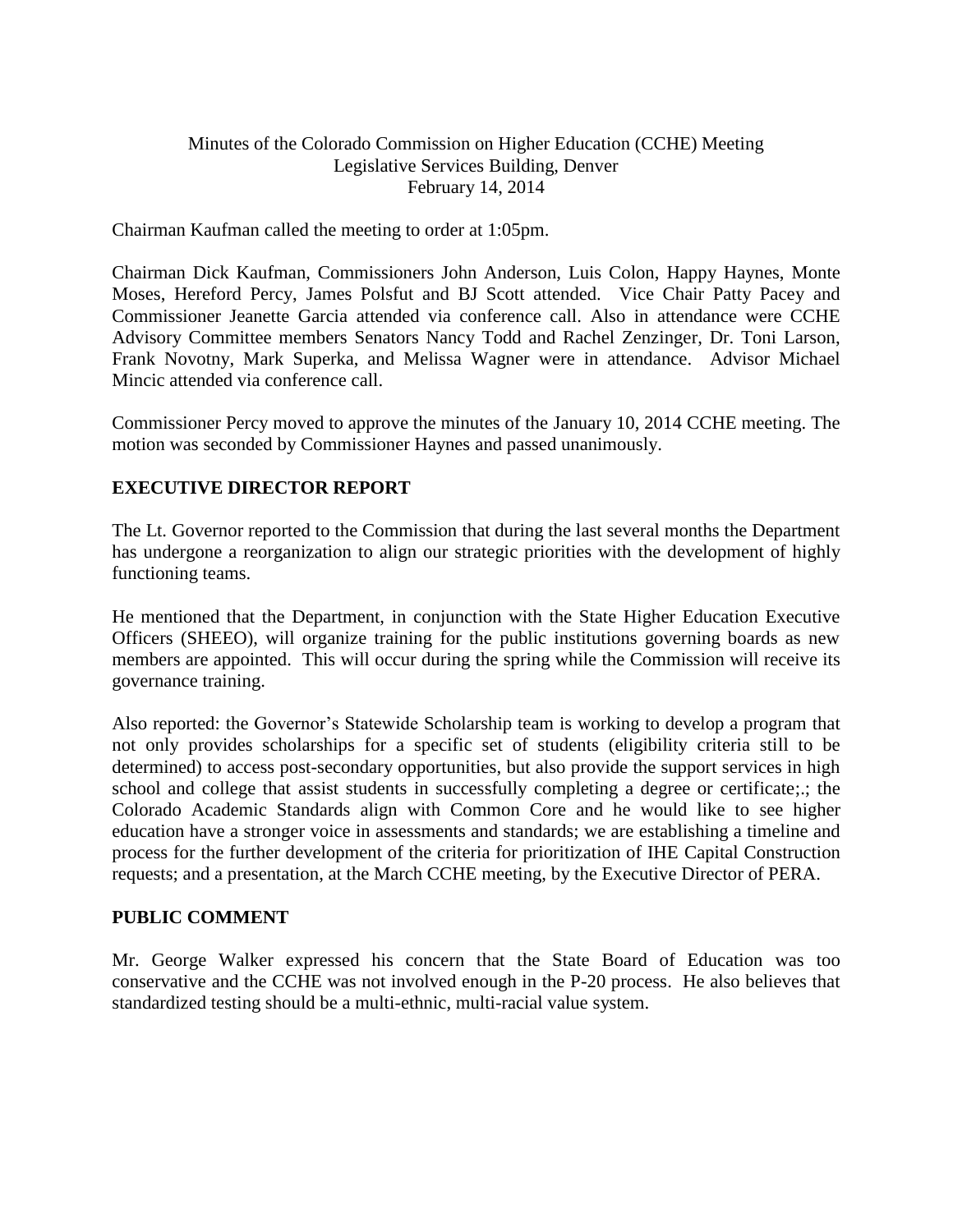#### **CONSENT ITEMS**

## **Recommend Approval of Master of Arts in Creative Writing at Western State Colorado University**

#### **Two-Year Cash Funded Capital Program List Amendment– Colorado State University**

Commissioner Percy moved to approve the consent items. The motion was seconded by Commissioner Scott and unanimously passed.

## **ACTION ITEMS**

**Request For Authorization To Offer Supplemental Academic Instruction (SAI) from Western State Colorado University (WSCU) –** Tamara White, Director of Admission and Access Policy, presented this item to the Commission explaining that WSCU seeks authorization to offer credit-bearing SAI for Supplemental Academic Writing (ENG100) and College Algebra Skills (MATH102). WSCU uses high school GPA as a secondary evaluation to determine potential placement into SAI.

Commissioner Polsfut asked why GPAs were used. Ms. White replied that WSCU looks at the transcript to see which courses were taken and what grades were received in each course. Bill Niemi, Associate Vice President for Academic Affairs at WSCU, said that WSCU's target was to move 50 percent of remedial students into a college gateway course and the best way to target students was by using GPAs.

Commissioner Anderson wondered what realistic reductions in remediation through use of SAI, might be. Ms. White responded that 11 percent of students at Metropolitan State University of Denver who took English with SAI had a grade of D or less, compared to 28 percent with a D or less, who took English without SAI.

Commissioner Moses moved to authorize WSCU to offer SAI for Supplemental Academic Writing and College Algebra Skills. The motion was seconded by Commissioner Haynes and passed unanimously.

**Degree Authorization Act: ECPI University– Request for Authorization as a Place of Business** – Heather DeLange, Academic Policy Officer, presented this item recommending authorization as a place of business (with no instruction provided in Colorado) for ECPI University to operate an administrative office in Colorado, pursuant to the Degree Authorization Act. Ms. DeLange explained, based on the determination of the activities occurring at the Colorado site including recruitment, student support services, and administrative staff for the college, that authorization as a place of business, as defined in CCHE policy Section I, Part J, is the most appropriate authorization for the activities occurring within Colorado. The business office will be recruiting and enrolling students for ECPI University online programs.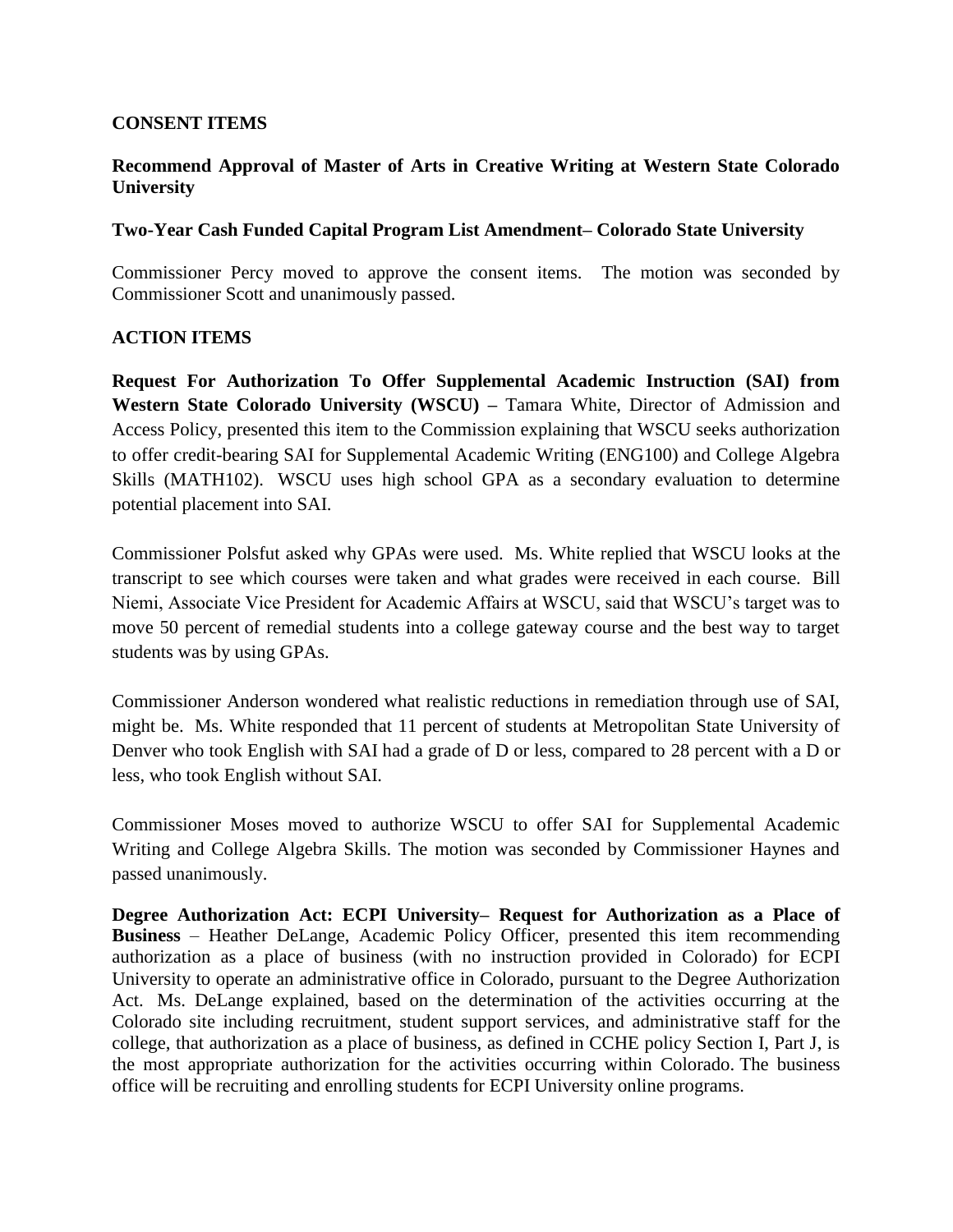When asked by the Commission which activities will be occurring in the Colorado location, Kolby Chase, Campus Director of Admissions at EPCI University located in Virginia Beach, Virginia, responded that the location will be used to house admissions, financial aid, and student services advisors to work for ECPI's online campus and reiterated that no instruction will occur from the Colorado office.

Commissioner Moses moved to approve authorization as a place of business for EPCI University. The motion was seconded by Commissioner Percy and passed unanimously.

# **DISCUSSION ITEMS**

**Legislative Update –** Chad Marturano, Director of Legislative Affairs, informed the Commission on the status of higher education-related bills currently in the legislature.

S.B.14-001 College Affordability Act – an amendment was added to the bill that gives a hard cap of 6 percent tuition increase for FY14-15 and FY 15-16.

S.B.14-004 Community College Four-year Programs – has passed the third reading in the Senate Education Committee and the second reading in the House Education Committee.

S.B.14-114 Colorado Energy Research Authority – allows CSU Global to offer full Bachelor degree program offerings. This bill is a moving target and the sponsors are working on amendments that the CCHE will be updated on.

S.B.14-036 Delay Statewide Testing Study Academic Standards – Delays by one year the implementation of new statewide assessments including Common Core. This bill has been postponed indefinitely. Commissioner Anderson asked if the conversation on delaying Common Core is going to continue. Mr. Marturano replied that continued conversation should be anticipated which will necessitate more outreach and information to correct inaccuracies.

H.B.14-1011 Advanced Industry Economic Development Funding and H.B.14-1013 Advanced Industries Workforce Development Program align state resources and workforce development and complement CCHE's Master Plan goals.

H.B.14-1124 In-state Tuition American Indians Tribes Ties to Colorado – Requires statesupported institutions of higher education to classify as an in-state student for tuition purposes a student who is a member of a federally recognized American Indian tribe with historical ties to Colorado. This bill is in House Appropriations.

H.B.14-1154 Employment of Community College Faculty – Requires community colleges to maintain only one salary and compensation schedule and incremental step schedule for all faculty. It defines a full-time work load as 30 credit hours.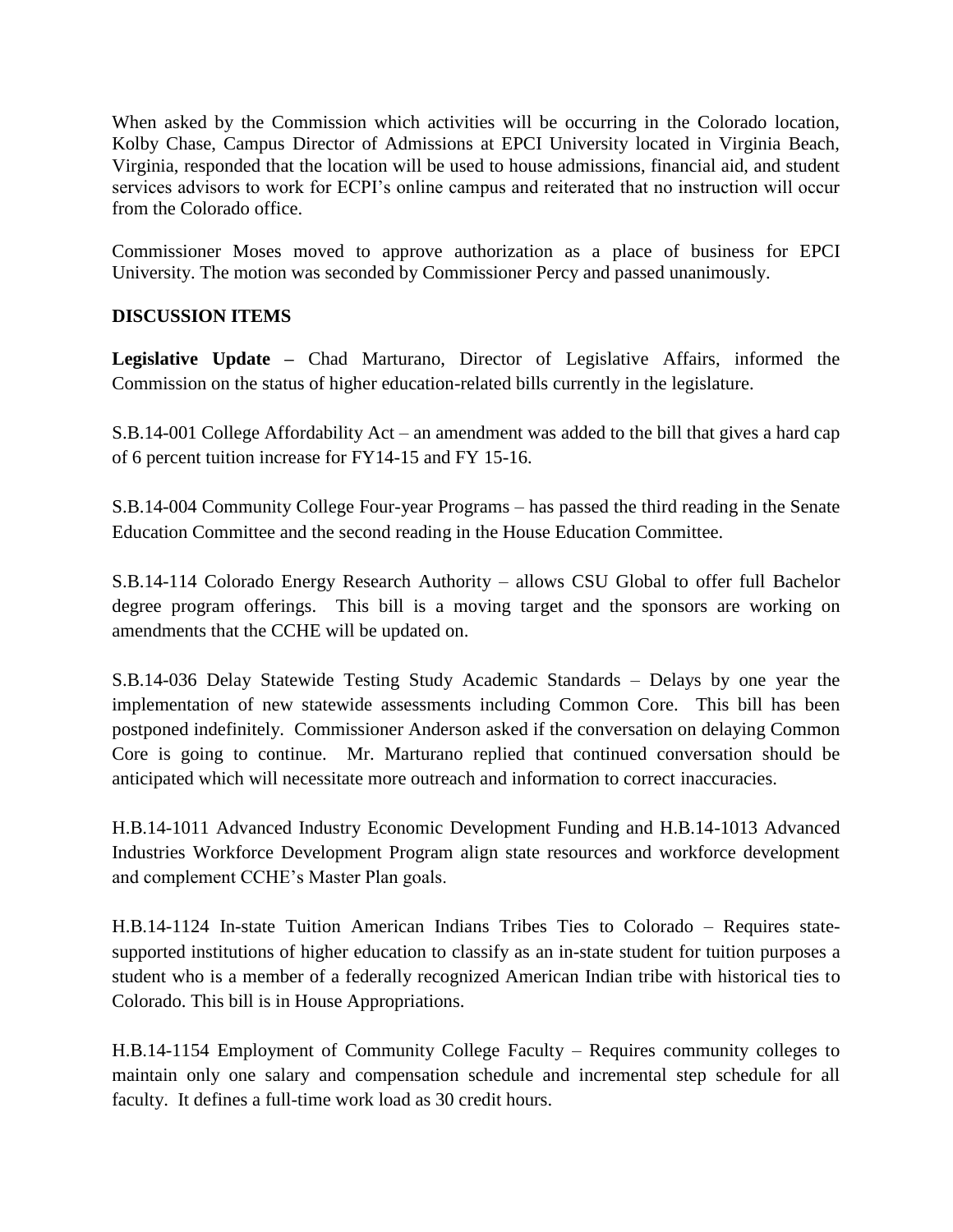H.B.14-1237 Supplemental Appropriations Department of Higher Education – Includes supplemental appropriations from the Joint Budget Committee for the Department of Higher Education. This is a truing up of student enrollment and passed out of both House and Senate Appropriations.

**Update: JBC Staff Analysis and Proposals** – Mark Cavanaugh, Chief Financial Officer, per Commissioner Garcia's request at the January meeting, reported on the Joint Budget Committee's (JBC) higher education budget briefing regarding the financial health of public higher education institutions. Mr. Cavanaugh also reported on the JBC staff analysis regarding higher education performance funding, institution debt limits, and financial aid in the agenda item.

The financial health of public higher education institutions showed Adams State University and Western State Colorado University as being in a particularly vulnerable position. Mr. Cavanaugh explained that the composite financial index while an accurate and useful tool, presented a "snapshot in time" which can misconstrue an institution's financial position and long term strategy. An example being when an institution is spending down reserves to keep tuition low or making needed investments in capital or maintenance.

Commissioner Moses asked what authority CCHE has to regulate finances in the public institutions. Mr. Cavanaugh replied that Colorado's approach has intentionally been highly delegated with very limited centralized authority over institution operations and finances. Lt. Governor Garcia added that the CCHE does not have authority to issue debt.

Regarding the performance funding plan, the JBC staff feels there are too many metrics for the institutions and too much institution choice. Mr. Cavanaugh and several Commissioners pointed out that the Commission worked directly with the institutions on performance contracts for several months and negotiated the metrics through an extensive give and take process. The Commissioner's stated that they believe they found the right balance between tailored metrics unique to institutional needs and those of the state and that they can be updated before performance dollars are at stake.

Finally, Mr. Cavanaugh noted that the JBC and General Assembly have opted not to action on the Intercept Act or other institution debt limit changes this year. It remains to be seen what action may be recommended by JBC staff with respect to modernizing the language around financial aid. Mr. Cavanaugh indicated that the department remains open to updated language and clearer definitions as long as it does not impinge on institutional or CCHE authority or require more department staff. JBC staff recommendations will be monitored.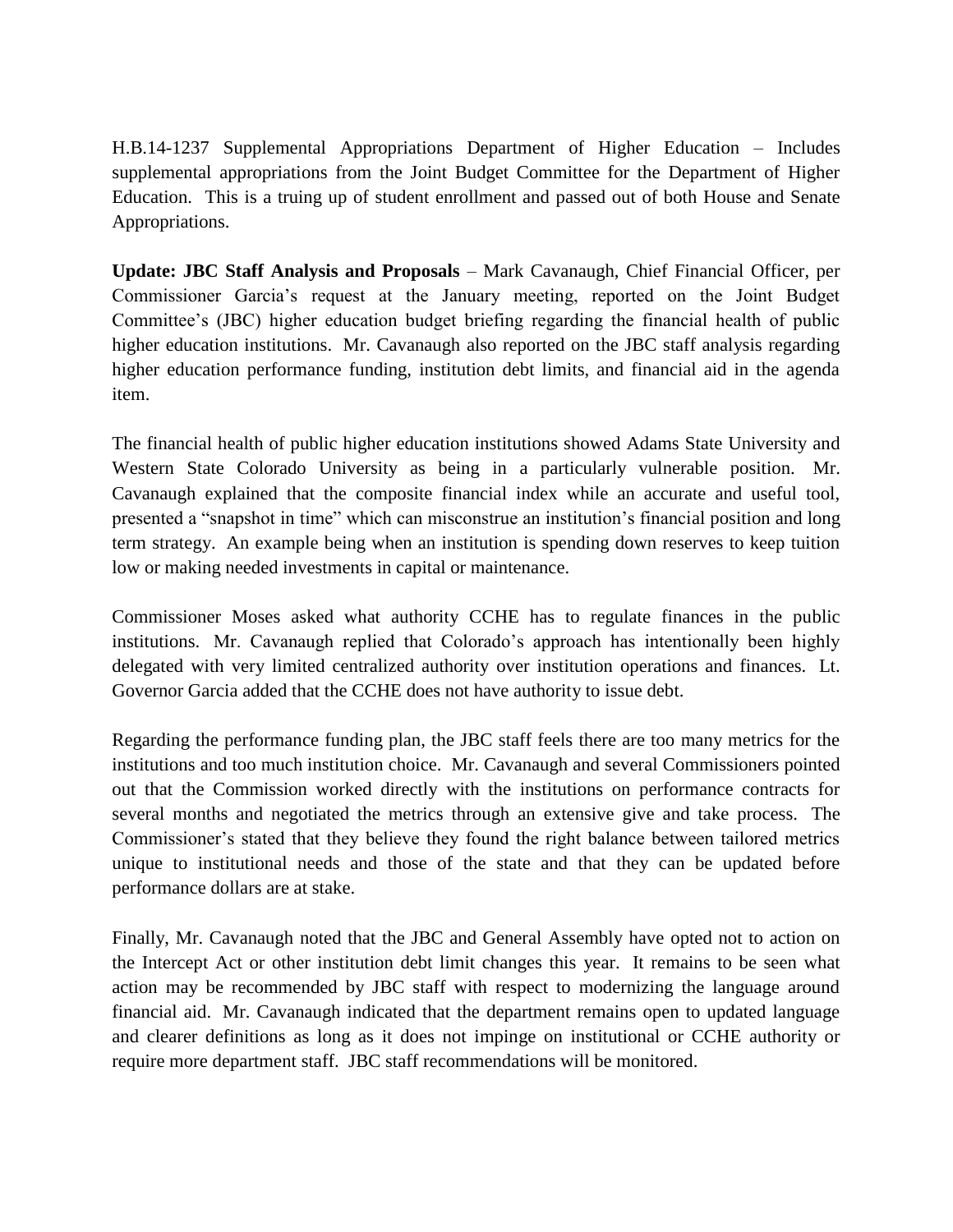**FY 2014-2015 Financial Aid Discussion –** Celina Duran, Financial Aid Administrator, continued the discussion from the January CCHE meeting regarding financial aid need-based, work study and merit aid. She presented different models to show how the \$40 million in financial aid might be allocated between need-based aid (\$30 million), merit aid (\$5 million) and work study aid (\$5 million). The models are allocation of funds and do not dictate how institutions must award aid.

# Need Based Models

Model A for need-based aid follows new EFC numbers, as does Model B. Model A has no protections and infuses the new funds. Model B has an upper growth limit of 50 percent and holds harmless at 2.6 percent rate of inflation. Institutions favor Model B.

# Work Study Models

Model A for work study aid follows undergraduate students need and favors two year institutions slightly more than in Model B. Model B looks at FTE and allocates the proportional share to each institution.

## Merit Models

Model A for merit aid assumes there are meritorious students at all institutions across the state and allocates based upon FTE. Model B looks at full time students only and aligns with the goals in the Master Plan. Model C also looks at full time students but has an upper limit of eligibility, which is 300 percent of Pell eligibility. Both models B and C favor four year institutions over the two years.

Ms. Duran will bring final models for approval by the Commission to the March CCHE meeting.

Mr. Bill Mansheim, Chief Financial Officer as Adams State University (ASU), told the Commission that Adams State University believes that the need-based aid models do not adequately represent differences between institutional admissions selectivity based on mission and the demographics of the students served. He stated that since ASU has open enrollment with students who are less prepared, they will never have the completion success as other state institutions, such as Colorado School of Mines and the University of Colorado. Mr. Mansheim also is concerned that with Pell eligibility, a 100% Pell eligible student, with an expected family contribution of \$0, is given the same weight in the models as a Pell eligible student whose family contribution is \$5,000. ASU does not believe that this is a valid assumption. Regarding incremental increases based on retention, ASU agrees with that concept but the school loses a lot of students as freshman and sophomores.

Commissioner Polsfut and Commissioner Moses asked if it would be useful to run new models showing a better picture of the effect of Pell dollars on a campus or a staff analysis of what variables impact the ASU outlier position.